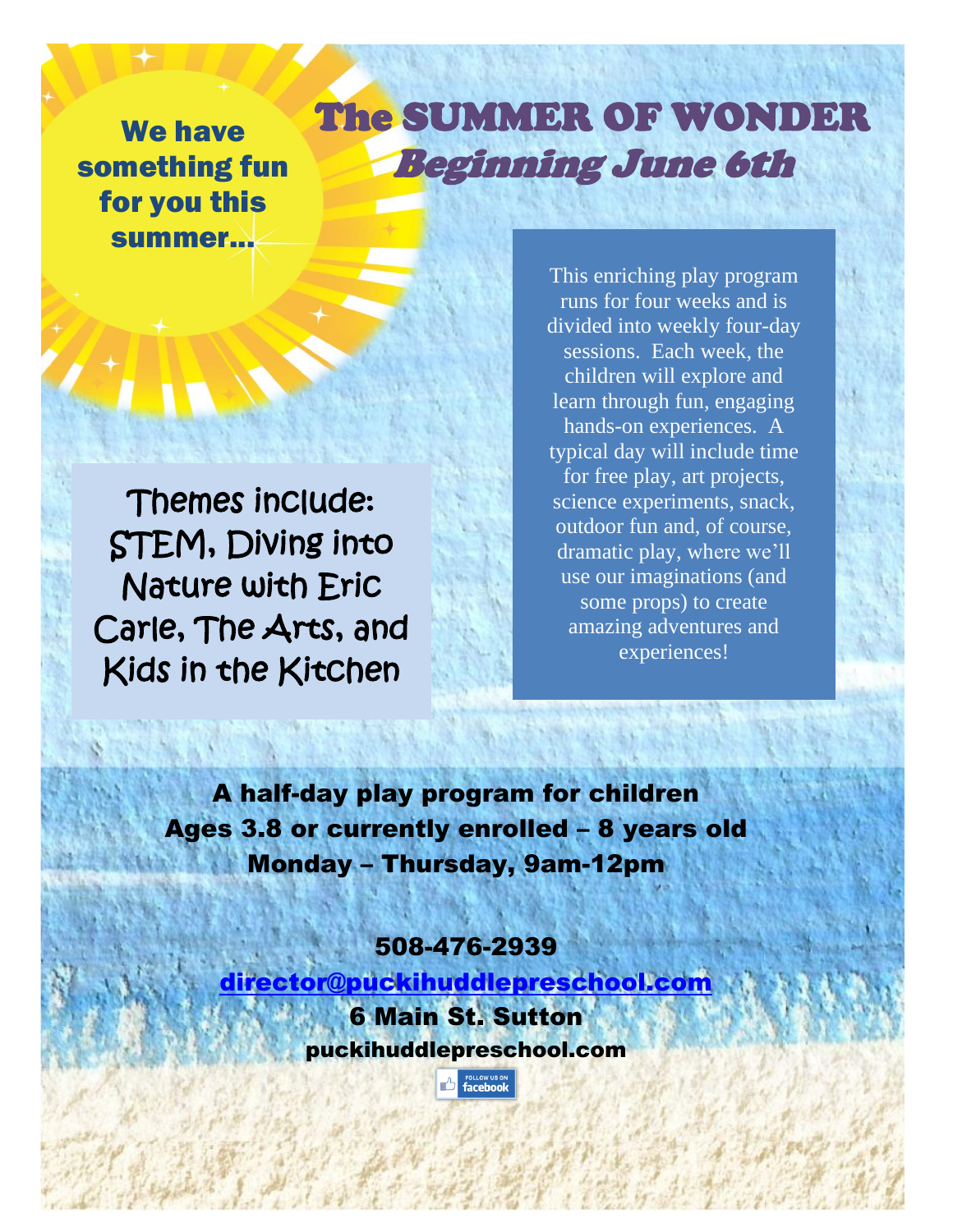#### **Welcome to THE SUMMER OF WONDER!**

A PLAY PROGRAM AT PUCKIHUDDLE

We love to play, but we also love to learn!

### **A SNEAK PEEK OF OUR EXCITING THEMES . . .**

## **STEM**

**Welcome to Puckihuddle's Science Lab. Each day a new STEM concept will be introduced. Come jump into the fun of Science, Technology, Engineering and Math through exciting hands-on activities.**

## **Diving into Nature with Eric Carle**

**Come listen to a different Eric Carle book each day and then discover the nature within the books. Your child will learn through creative activities about the life cycle of plants, ladybugs, caterpillars and hermit crabs.**

# **The Arts**

**Come stroll through Puckihuddle's Art Museum. Learn about famous artists and create with a new medium each day. Where will your imagination lead you as you create with various traditional/non-traditional art mediums?**

# **Kids in the Kitchen**

**Every kid loves to help in the kitchen! Now they will get a chance to test their culinary skills by learning how to follow a recipe, learning kitchen safety and exploring new foods that they create for snack time.** 

**We hope to send your child home every day with a smile on their face, remembering fun projects, fascinating facts, and most importantly, new friends!**





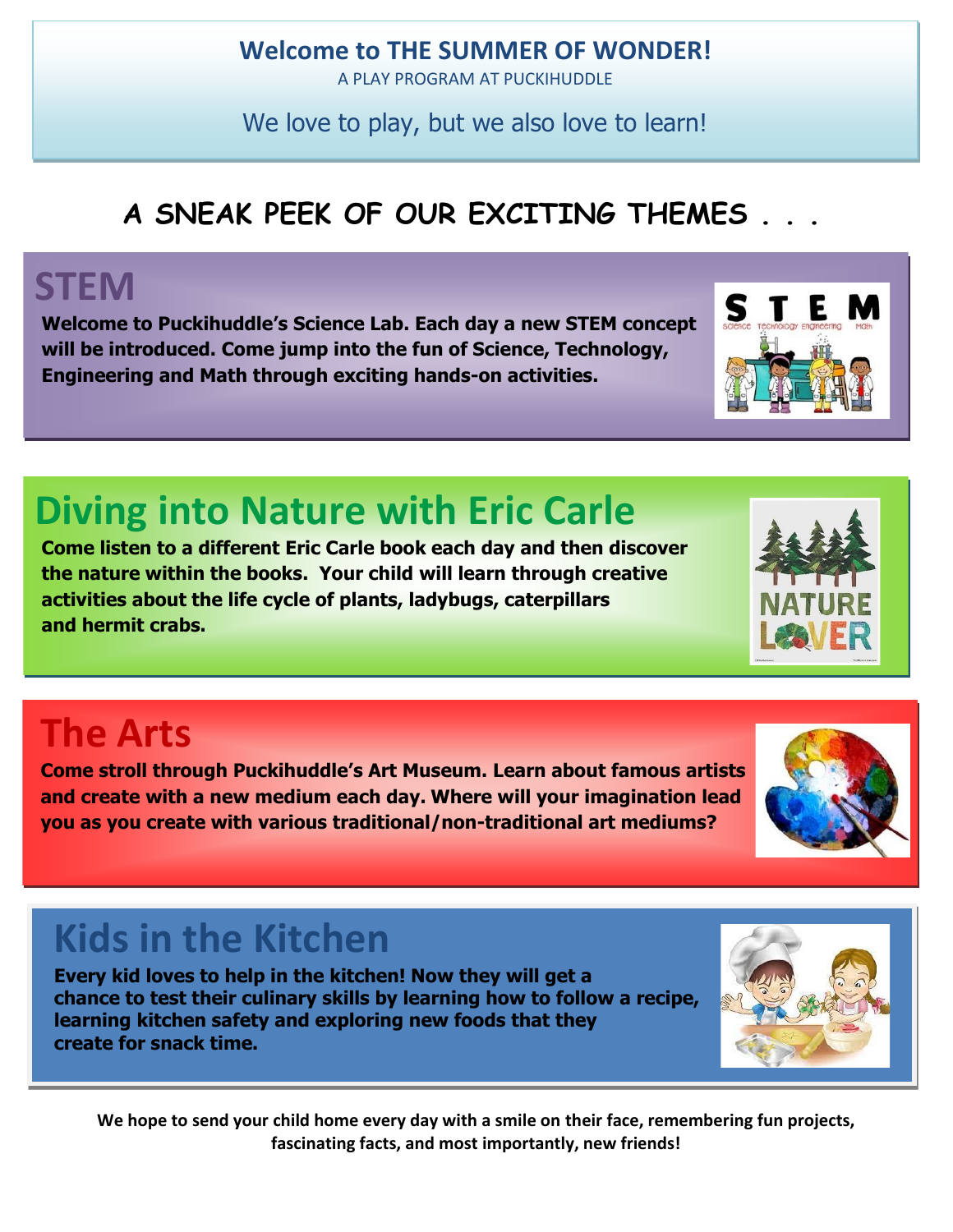# ………………………………………………………. SUMMER OF WONDER

# **R e g i s t r a t i o n F o r m**

Please complete this form and return with the **non-refundable deposit of \$35.00** for each week selected.

#### Full payment is due by May 13<sup>th</sup>.

| Parent #1:                           |                                                                                                                                   | Parent #2:                           |            |  |
|--------------------------------------|-----------------------------------------------------------------------------------------------------------------------------------|--------------------------------------|------------|--|
| <b>First Name</b>                    | Last Name                                                                                                                         | <b>First Name</b>                    | Last Name  |  |
| <b>Address</b>                       |                                                                                                                                   | Address                              |            |  |
| City                                 | State, Zip                                                                                                                        | City                                 | State, Zip |  |
| Home Phone                           |                                                                                                                                   | Home Phone                           |            |  |
| Cell Phone                           |                                                                                                                                   | Cell Phone                           |            |  |
| <b>Work Phone</b>                    |                                                                                                                                   | <b>Work Phone</b>                    |            |  |
| Email Address (required for invoice) |                                                                                                                                   | <b>Email Address</b>                 |            |  |
| Allergies (please specify):          |                                                                                                                                   | Medical Conditions (please specify): |            |  |
|                                      | School Health Form with Vaccination Record: _______ School has on file $\qquad \qquad$ ______Will provide by May 13 <sup>th</sup> |                                      |            |  |
|                                      | In case of emergency and parents cannot be reached:                                                                               |                                      |            |  |
| Name                                 | Relationship to Child                                                                                                             | Day Phone                            | Cell Phone |  |
| Name                                 | Relationship to Child                                                                                                             | Day Phone                            | Cell Phone |  |
|                                      | Other contacts/people permitted to pick up your child:                                                                            |                                      |            |  |
| Name                                 | Relationship to Child                                                                                                             | Day Phone                            | Cell Phone |  |
|                                      |                                                                                                                                   |                                      |            |  |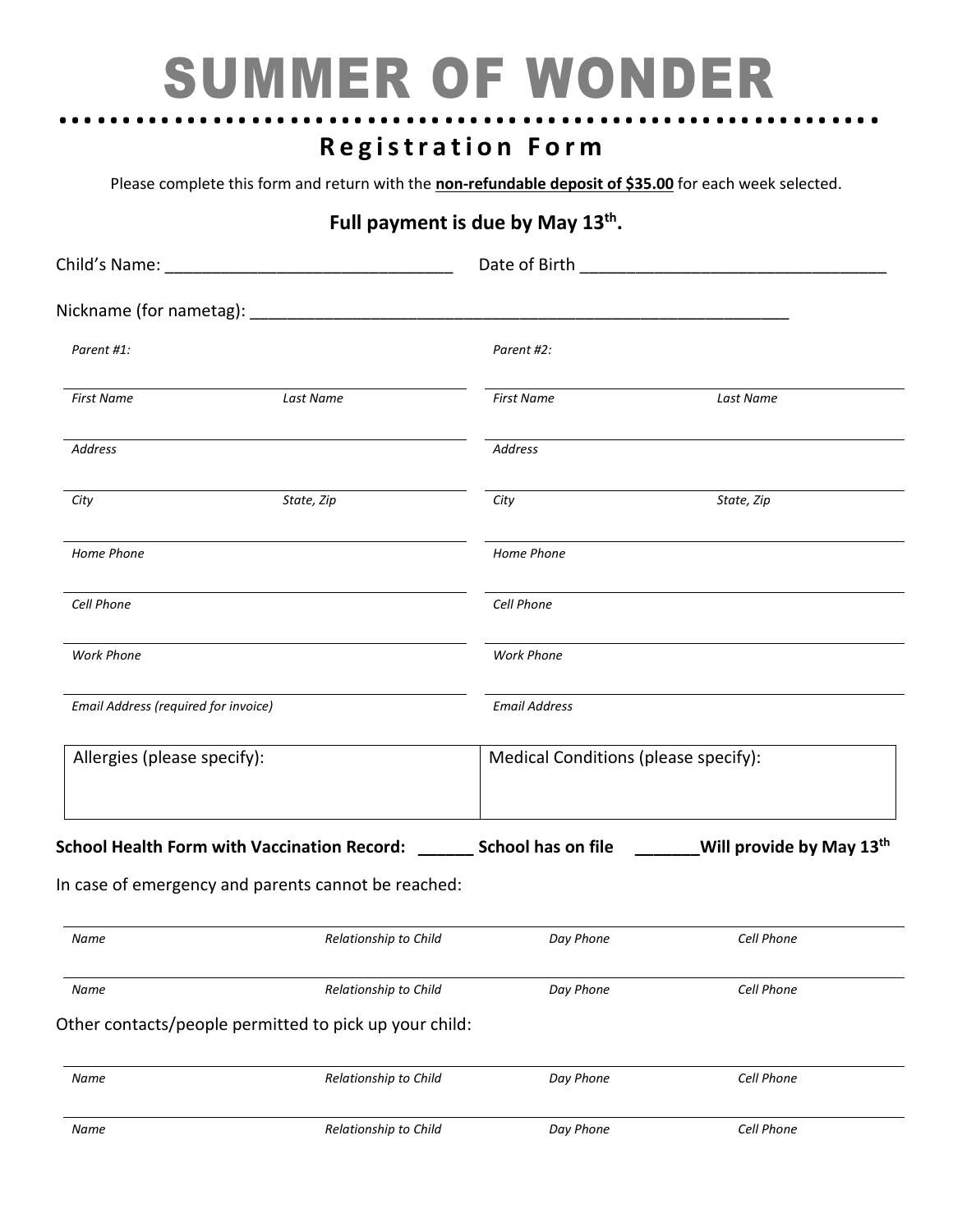### Please check which weeks your child will be attending: **CAMP RUNS MONDAY THROUGH THURSDAY 9am-12pm**

| <b>CHOOSE</b>        | <b>WEEK</b> | <b>DATES</b>        | <b>THEME</b>                       | <b>COST</b> |
|----------------------|-------------|---------------------|------------------------------------|-------------|
|                      | #1          | June 6 - June 9     | <b>STEM</b>                        | \$135       |
|                      | #2          | June 13 - June 16   | Diving into Nature with Eric Carle | \$135       |
|                      | #3          | August 15-18        | The Arts                           | \$135       |
|                      | #4          | <b>August 22-25</b> | Kids in the Kitchen                | \$135       |
|                      |             |                     |                                    |             |
| FOR OFFICE USE ONLY: |             |                     | Total Amount Due =                 |             |
|                      |             |                     | Deposit Due Now (\$35 per week) =  |             |
|                      |             |                     | Additional Payment (optional) =    |             |
|                      |             |                     | Balance (due by May $13^{th}$ ) =  |             |

------------------------------------------------------------------------------------------------------------ Please make checks payable to Puckihuddle Preschool. Full refunds will be issued (less the \$35 nonrefundable deposit), only if cancellation notice is provided at least two weeks in advance of session start date, or in cases of a documented medical condition. Registration is transferrable based on availability.

#### **Photo Permissions**

Puckihuddle Preschool takes many photographs and videos of the children throughout the school year. These pictures will be displayed or used internally for educational or enjoyment purposes only.

------------------------------------------------------------------------------------------------------------

I **DO**

I **DO NOT**

give permission to The Summer of Wonder Play Program to use my child's picture or video for promotional purposes. This may include articles in the newspaper, our website, Facebook and print advertising. This permission is granted for the summer of 2022.

\_\_\_\_\_\_\_\_\_\_\_\_\_\_\_\_\_\_\_\_\_\_\_\_\_\_\_\_\_\_\_\_\_\_\_\_\_\_\_\_\_\_\_\_\_\_\_ \_\_\_\_\_\_\_\_\_\_\_\_\_\_

\_\_\_\_\_\_\_\_\_\_\_\_\_\_\_\_\_\_\_\_\_\_\_\_\_\_\_\_\_\_\_\_\_\_\_\_\_\_\_\_\_\_\_\_\_\_\_\_\_ \_\_\_\_\_\_\_\_\_\_\_\_\_\_\_

Child's Name Date

Parent's/Guardian's Signature data and the Date of Date